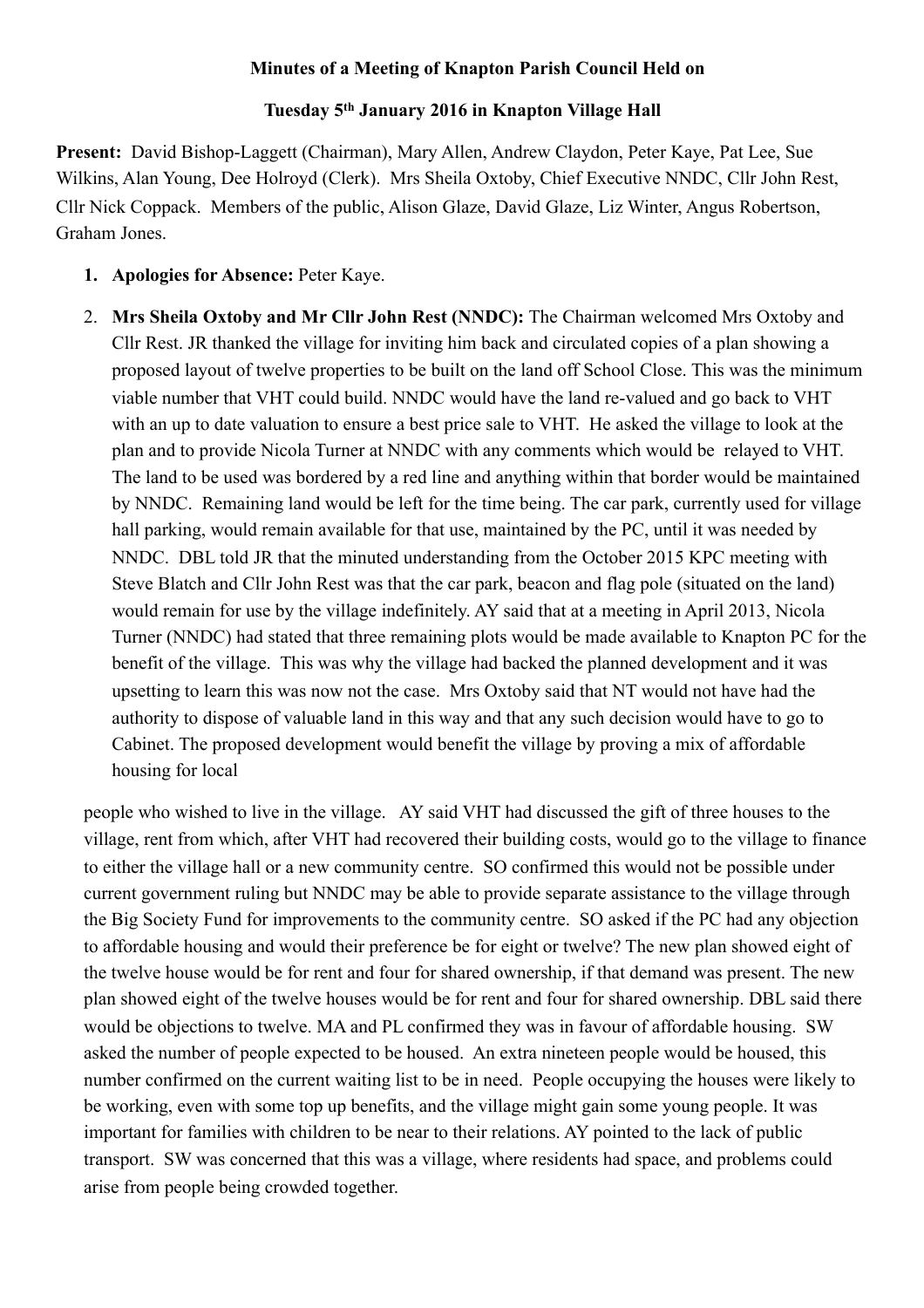Graham Jones told the meeting that both Nicola Turner (NNDC) and Faith Davies (Victory Housing Trust) had told the PC that land would be available to the village. He asked when this decision was reversed. SO confirmed no officer would have had this authority and NNDC was not in a position to give away valuable land. GJ asked Cllr Rush to look at past notes to see when this gift had been mentioned. AY queried why NT had made this offer without discussion with NNDC. SO said that in an exception housing scheme, such as the proposed, market housing must pay for affordable housing. GJ said the land could be sold for mixed use or the PC could acquire it under a land trust scheme. JR to look into this. SO confirmed NNDC wanted to work with the

village. Questioned on timing, SO said policy changes since the May elections required building on available land with planning permission to go ahead promptly. David Glaze asked about possible problems with extra traffic into Hall Lane and sewerage.

JR summed up: the licence on the land expires in March and the land would return to the NNDC to keep in a tidy condition and allow continued use of the car park, to be maintained by KPC, subject to a licence being granted. The question of the footpath, installed by the KPC and allowing safe access to the bus stop, was raised. GJ confirmed that the possibility of moving the bus stop, situated on the B1145, had been looked at but there was no other suitable site. SO asked the clerk to send any paperwork in connection with the path to NNDC.

Angus Robertson pointed out that when the application for a Village Green was put in, it had been agreed that should it fail, the remaining land after development should be given to the village to provide some green space. This proposal had been put to NNDC but had not found favour. JR thanked the PC for inviting Mrs Oxtoby and himself to the meeting. DBL thanked them both for coming. They left the meeting.

**3. Minutes of the Meeting held on Tuesday 1st December 2015:** Were agreed and signed by the Chairman. All agreed.

The meeting was interrupted to allow Cllr Nick Coppack to speak. NC said (i) he was on the Planning Committee and would arrange a site visit. At the moment there is no planning application for 12 houses from VH. Once that is received, issues such as the car park could be looked at. (ii) Cromer Pier had won best loo in the UK and that NNDC had won a gold award for looking after their staff. (iii) NNDC had released one million pounds to pay for superfast broadband to encourage business into the area. (iv) It was known that Mrs Oxtoby was sharing her time between NNDC and Great Yarmouth Burgh Council, and this was working well. NC was pleased Mrs Oxtoby had attended this evening. There had been changes to government policy but NC would do all he could to represent KPC.

- **4. Matters Arising:** None.
- **5. Declarations of Interest:** None.
- **6. Finance: Contribution to Graveyard upkeep:** The clerk circulated a

balance sheet showing a current credit balance of £4678. The cost of mowing the graveyard was three mowings at £75. AY suggested these invoices be paid by the PC. All agreed.